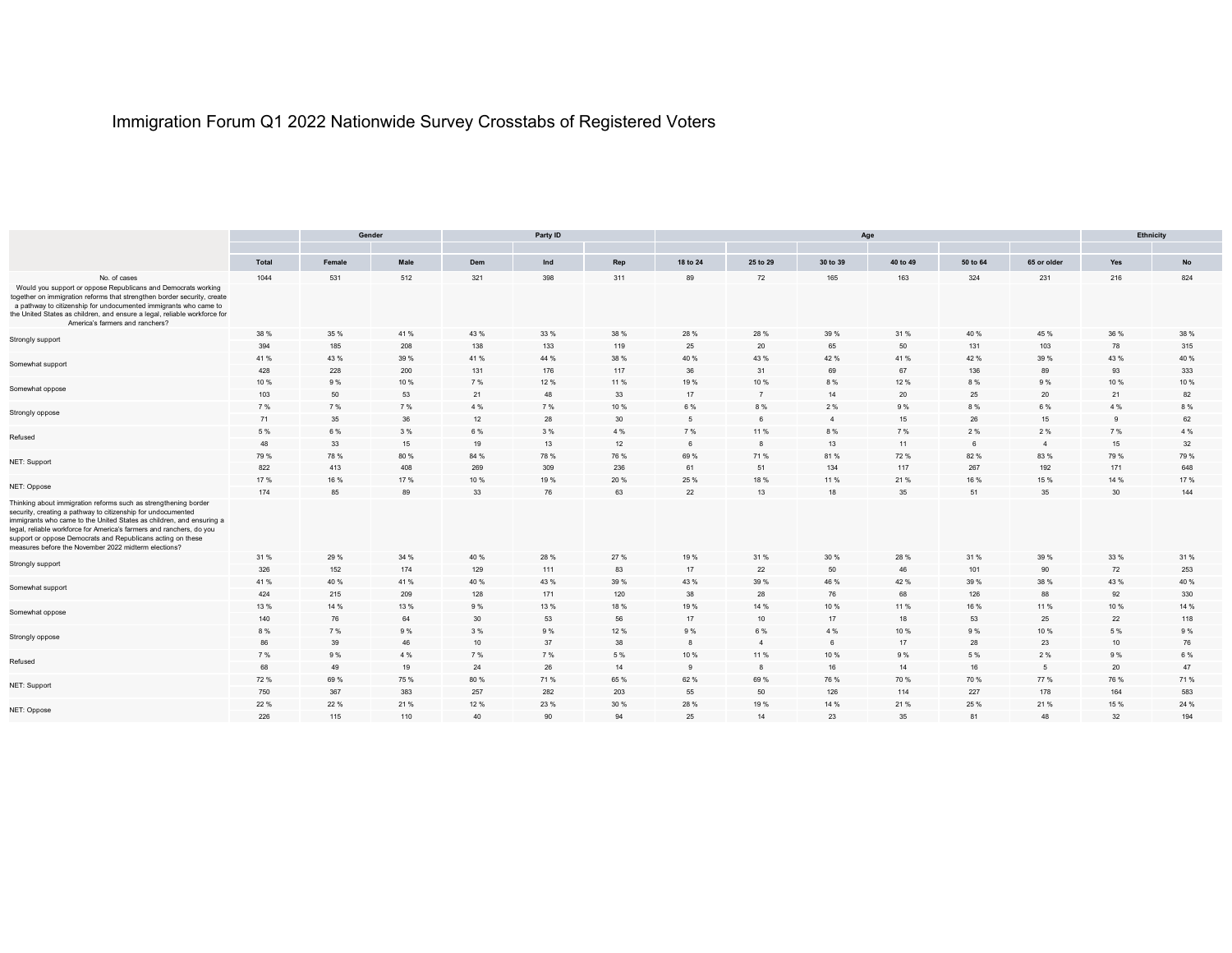|                                                                                                                                                                                                                                                                                                                                                                                                        | Race                      |                                     |          |                                     |                  |                         | <b>Race/ Ethnicity</b> |                  |       | Neighbourhood |       | Ideology |      |                 |  |
|--------------------------------------------------------------------------------------------------------------------------------------------------------------------------------------------------------------------------------------------------------------------------------------------------------------------------------------------------------------------------------------------------------|---------------------------|-------------------------------------|----------|-------------------------------------|------------------|-------------------------|------------------------|------------------|-------|---------------|-------|----------|------|-----------------|--|
|                                                                                                                                                                                                                                                                                                                                                                                                        |                           |                                     |          |                                     |                  |                         |                        |                  |       |               |       |          |      |                 |  |
|                                                                                                                                                                                                                                                                                                                                                                                                        | <b>White or Caucasian</b> | <b>Black or African</b><br>American | Hispanic | <b>Asian or Pacific</b><br>Islander | White (Non hisp) | <b>Black (Non hisp)</b> | Hisp/Latino (Hisp)     | Asian (Non hisp) | Urban | Suburban      | Rural | Lib      | Mod  | Cons            |  |
| No. of cases                                                                                                                                                                                                                                                                                                                                                                                           | 684                       | 137                                 | 132      | 40                                  | 609              | 133                     | 129                    | 40               | 321   | 445           | 258   | 267      | 327  | 374             |  |
| Would you support or oppose Republicans and Democrats working<br>together on immigration reforms that strengthen border security, create<br>a pathway to citizenship for undocumented immigrants who came to<br>the United States as children, and ensure a legal, reliable workforce for<br>America's farmers and ranchers?                                                                           |                           |                                     |          |                                     |                  |                         |                        |                  |       |               |       |          |      |                 |  |
| Strongly support                                                                                                                                                                                                                                                                                                                                                                                       | 40 %                      | 42 %                                | 28 %     | 35 %                                | 39 %             | 40 %                    | 29 %                   | 35 %             | 36 %  | 39 %          | 38 %  | 42 %     | 36 % | 39 %            |  |
|                                                                                                                                                                                                                                                                                                                                                                                                        | 272                       | 57                                  | 37       | 14                                  | 237              | 53                      | 37                     | 14               | 117   | 173           | 97    | 113      | 118  | 147             |  |
| Somewhat support                                                                                                                                                                                                                                                                                                                                                                                       | 39 %                      | 36 %                                | 48 %     | 48 %                                | 40 %             | 37 %                    | 48 %                   | 48 %             | 47 %  | 40 %          | 37 %  | 42 %     | 44 % | 39 %            |  |
|                                                                                                                                                                                                                                                                                                                                                                                                        | 268                       | 49                                  | 63       | 19                                  | 241              | 49                      | 62                     | 19               | 150   | 178           | 96    | 111      | 144  | 146             |  |
| Somewhat oppose                                                                                                                                                                                                                                                                                                                                                                                        | 10 %                      | 9 %                                 | 11 %     | 5 %                                 | 11 %             | 9%                      | 10 %                   | 5 %              | 8 %   | 10 %          | 12 %  | 7 %      | 10 % | 11 %            |  |
|                                                                                                                                                                                                                                                                                                                                                                                                        | 71                        | 12                                  | 15       | $\overline{2}$                      | 64               | 12                      | 13                     | 2                | 26    | 43            | 31    | 20       | 34   | 42              |  |
|                                                                                                                                                                                                                                                                                                                                                                                                        | 8%                        | 6 %                                 | 4 %      | 3 %                                 | 8 %              | 6 %                     | 4 %                    | 3 %              | 5 %   | 8 %           | 8 %   | 5 %      | 6 %  | 8 %             |  |
| Strongly oppose                                                                                                                                                                                                                                                                                                                                                                                        | 54                        | 8                                   | 5        |                                     | 50               | 8                       | 5                      |                  | 15    | 34            | 21    | 14       | 20   | 30 <sup>°</sup> |  |
|                                                                                                                                                                                                                                                                                                                                                                                                        | 3 %                       | 8 %                                 | 9%       | 10 %                                | 3 %              | 8%                      | 9%                     | 10 %             | 4 %   | 4 %           | 5 %   | 3%       | 3 %  | 2 %             |  |
| Refused                                                                                                                                                                                                                                                                                                                                                                                                | 19                        | 11                                  | 12       | $\overline{4}$                      | 17               | 11                      | 12                     | $\overline{4}$   | 13    | 17            | 13    | 9        | 11   | 9               |  |
|                                                                                                                                                                                                                                                                                                                                                                                                        | 79 %                      | 77 %                                | 76 %     | 83 %                                | 78 %             | 77 %                    | 77 %                   | 83 %             | 83 %  | 79 %          | 75 %  | 84 %     | 80 % | 78 %            |  |
| NET: Support                                                                                                                                                                                                                                                                                                                                                                                           | 540                       | 106                                 | 100      | 33                                  | 478              | 102                     | 99                     | 33               | 267   | 351           | 193   | 224      | 262  | 293             |  |
|                                                                                                                                                                                                                                                                                                                                                                                                        | 18 %                      | 15 %                                | 15 %     | 8%                                  | 19%              | 15 %                    | 14 %                   | 8%               | 13 %  | 17 %          | 20%   | 13 %     | 17 % | 19 %            |  |
| NET: Oppose                                                                                                                                                                                                                                                                                                                                                                                            | 125                       | 20                                  | 20       | $\mathbf{3}$                        | 114              | 20                      | 18                     | $\mathbf{3}$     | 41    | 77            | 52    | 34       | 54   | 72              |  |
| Thinking about immigration reforms such as strengthening border<br>security, creating a pathway to citizenship for undocumented<br>immigrants who came to the United States as children, and ensuring a<br>legal, reliable workforce for America's farmers and ranchers, do you<br>support or oppose Democrats and Republicans acting on these<br>measures before the November 2022 midterm elections? |                           |                                     |          |                                     |                  |                         |                        |                  |       |               |       |          |      |                 |  |
| Strongly support                                                                                                                                                                                                                                                                                                                                                                                       | 31 %                      | 37 %                                | 26 %     | 30 %                                | 30 %             | 37 %                    | 26 %                   | 30 %             | 35 %  | 32 %          | 27 %  | 39 %     | 30 % | 29 %            |  |
|                                                                                                                                                                                                                                                                                                                                                                                                        | 214                       | 51                                  | 34       | 12                                  | 181              | 49                      | 34                     | 12               | 112   | 142           | 70    | 104      | 99   | 109             |  |
| Somewhat support                                                                                                                                                                                                                                                                                                                                                                                       | 40 %                      | 33 %                                | 51 %     | 43 %                                | 41 %             | 32 %                    | 50 %                   | 43 %             | 43 %  | 40 %          | 39 %  | 42 %     | 45 % | 39 %            |  |
|                                                                                                                                                                                                                                                                                                                                                                                                        | 273                       | 45                                  | 67       | 17                                  | 250              | 43                      | 65                     | 17               | 138   | 180           | 101   | 111      | 146  | 147             |  |
| Somewhat oppose                                                                                                                                                                                                                                                                                                                                                                                        | 14 %                      | 13 %                                | 10 %     | 20 %                                | 14 %             | 14 %                    | 10%                    | 20%              | 11 %  | 15 %          | 14 %  | 13 %     | 12 % | 15 %            |  |
|                                                                                                                                                                                                                                                                                                                                                                                                        | 96                        | 18                                  | 13       | 8                                   | 87               | 18                      | 13                     | $\mathbf{8}$     | 36    | 66            | 36    | 34       | 40   | 56              |  |
| Strongly oppose                                                                                                                                                                                                                                                                                                                                                                                        | 10 %                      | 5 %                                 | 4 %      | 3 %                                 | 11 %             | 5 %                     | 4 %                    | 3 %              | 6 %   | 8 %           | 12 %  | 2 %      | 7 %  | 13 %            |  |
|                                                                                                                                                                                                                                                                                                                                                                                                        | 71                        | $\overline{7}$                      | 5        | $\mathbf{1}$                        | 66               | $\overline{7}$          | 5                      | $\overline{1}$   | 18    | 36            | 30    | 6        | 22   | 48              |  |
| Refused                                                                                                                                                                                                                                                                                                                                                                                                | 4 %                       | 12 %                                | 10 %     | 5 %                                 | 4 %              | 12 %                    | 9%                     | 5 %              | 5 %   | 5 %           | 8 %   | 4 %      | 6 %  | 4 %             |  |
|                                                                                                                                                                                                                                                                                                                                                                                                        | 30                        | 16                                  | 13       | $\overline{2}$                      | 25               | 16                      | 12                     | $\overline{2}$   | 17    | 21            | 21    | 12       | 20   | 14              |  |
| NET: Support                                                                                                                                                                                                                                                                                                                                                                                           | 71 %                      | 70 %                                | 77 %     | 73 %                                | 71 %             | 69%                     | 77 %                   | 73 %             | 78 %  | 72 %          | 66 %  | 81%      | 75 % | 68 %            |  |
|                                                                                                                                                                                                                                                                                                                                                                                                        | 487                       | 96                                  | 101      | 29                                  | 431              | 92                      | 99                     | 29               | 250   | 322           | 171   | 215      | 245  | 256             |  |
| NET: Oppose                                                                                                                                                                                                                                                                                                                                                                                            | 24 %                      | 18 %                                | 14 %     | 23 %                                | 25 %             | 19 %                    | 14 %                   | 23 %             | 17 %  | 23 %          | 26 %  | 15 %     | 19 % | 28 %            |  |
|                                                                                                                                                                                                                                                                                                                                                                                                        | 167                       | 25                                  | 18       | $\mathbf{Q}$                        | 153              | 25                      | 18                     | $\alpha$         | 54    | 102           | 66    | 40       | 62   | 104             |  |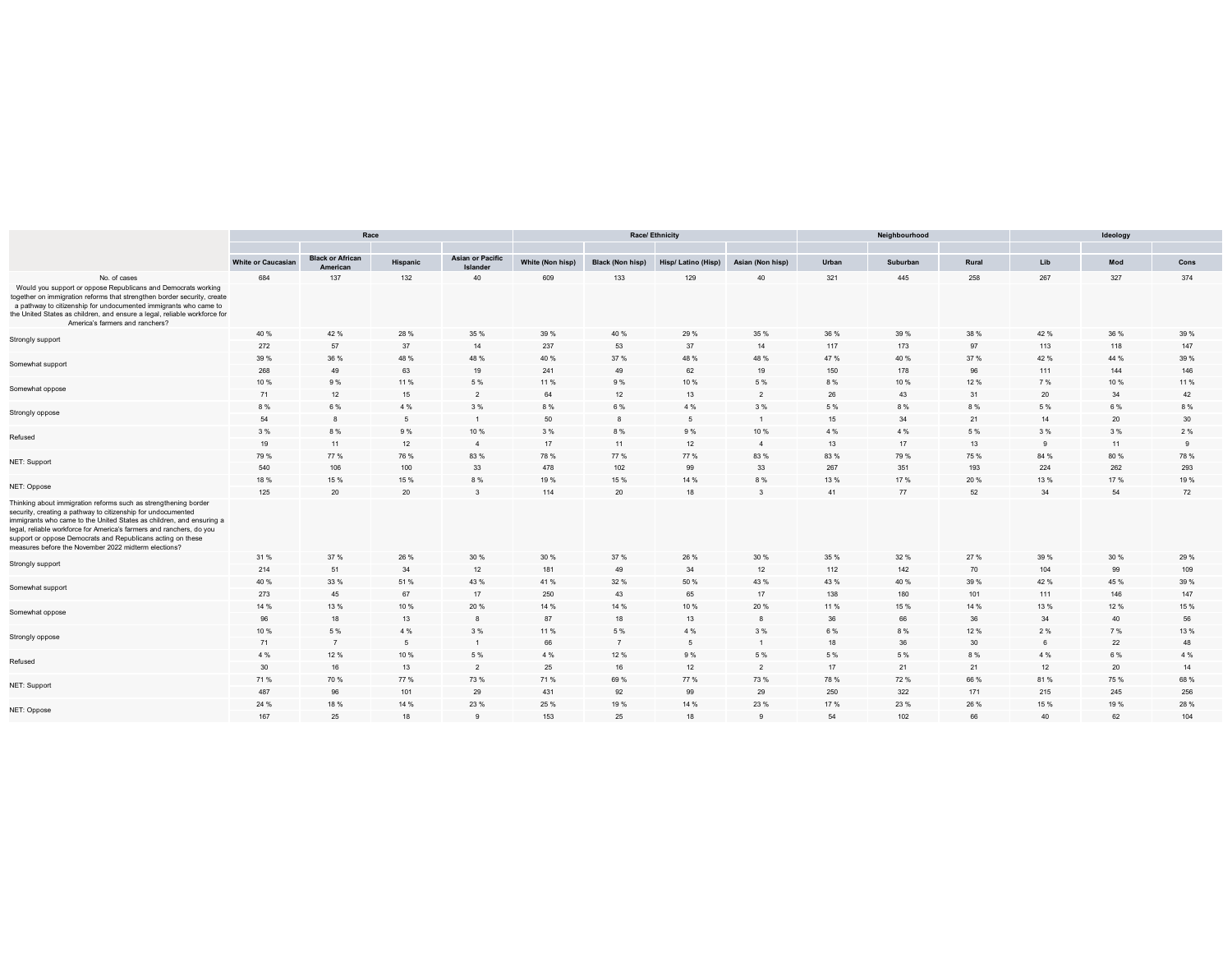|                                                                                                                                                                                                                                                                                                                                                                                                        |            |                | Vote type 2020  |      |                 |                    | <b>Education</b>                                                                                                                                |            |           |       |             |                |                 |  |  |  |
|--------------------------------------------------------------------------------------------------------------------------------------------------------------------------------------------------------------------------------------------------------------------------------------------------------------------------------------------------------------------------------------------------------|------------|----------------|-----------------|------|-----------------|--------------------|-------------------------------------------------------------------------------------------------------------------------------------------------|------------|-----------|-------|-------------|----------------|-----------------|--|--|--|
|                                                                                                                                                                                                                                                                                                                                                                                                        | I.P. on ED | I.P. Early     | <b>Absentee</b> | Mail | <b>NET: Yes</b> | No, I did not vote | <high school<="" th=""><th><b>GED</b></th><th>Some Coll</th><th>Assoc</th><th><b>Bach</b></th><th>Post_Grad</th><th><b>Tech Edu</b></th></high> | <b>GED</b> | Some Coll | Assoc | <b>Bach</b> | Post_Grad      | <b>Tech Edu</b> |  |  |  |
| No. of cases                                                                                                                                                                                                                                                                                                                                                                                           | 473        | 151            | 88              | 201  | 913             | 131                | 30                                                                                                                                              | 244        | 252       | 140   | 218         | 110            | 44              |  |  |  |
| Would you support or oppose Republicans and Democrats working<br>together on immigration reforms that strengthen border security, create<br>a pathway to citizenship for undocumented immigrants who came to<br>the United States as children, and ensure a legal, reliable workforce for<br>America's farmers and ranchers?                                                                           |            |                |                 |      |                 |                    |                                                                                                                                                 |            |           |       |             |                |                 |  |  |  |
| Strongly support                                                                                                                                                                                                                                                                                                                                                                                       | 42 %       | 38 %           | 33 %            | 38 % | 40 %            | 25 %               | 33 %                                                                                                                                            | 37 %       | 34 %      | 29 %  | 44 %        | 50 %           | 41 %            |  |  |  |
|                                                                                                                                                                                                                                                                                                                                                                                                        | 198        | 58             | 29              | 76   | 361             | 33                 | 10                                                                                                                                              | 90         | 85        | 40    | 96          | 55             | 18              |  |  |  |
| Somewhat support                                                                                                                                                                                                                                                                                                                                                                                       | 39 %       | 44 %           | 41 %            | 43 % | 41 %            | 42 %               | 30 %                                                                                                                                            | 39 %       | 42 %      | 44 %  | 42 %        | 39 %           | 45 %            |  |  |  |
|                                                                                                                                                                                                                                                                                                                                                                                                        | 184        | 67             | 36              | 86   | 373             | 55                 | 9                                                                                                                                               | 95         | 107       | 61    | 92          | 43             | $20\,$          |  |  |  |
| Somewhat oppose                                                                                                                                                                                                                                                                                                                                                                                        | 9%         | 9%             | 17 %            | 9%   | 10 %            | 11 %               | 13 %                                                                                                                                            | 11 %       | 10 %      | 16 %  | 6 %         | 6 %            | 2%              |  |  |  |
|                                                                                                                                                                                                                                                                                                                                                                                                        | 42         | 14             | 15              | 18   | 89              | 14                 | $\overline{4}$                                                                                                                                  | 28         | 26        | 23    | 14          | $\overline{7}$ | $\overline{1}$  |  |  |  |
| Strongly oppose                                                                                                                                                                                                                                                                                                                                                                                        | 8 %        | 4 %            | 7 %             | 5 %  | 7 %             | 8%                 | 23 %                                                                                                                                            | 6 %        | 8 %       | 8%    | 5 %         | 4 %            | 7 %             |  |  |  |
|                                                                                                                                                                                                                                                                                                                                                                                                        | 37         | $\epsilon$     | 6               | 11   | 60              | 11                 | $\overline{7}$                                                                                                                                  | 15         | 20        | 11    | 10          | $\overline{4}$ | $\mathbf{3}$    |  |  |  |
| Refused                                                                                                                                                                                                                                                                                                                                                                                                | 3 %        | 4 %            | 2 %             | 5 %  | 3 %             | 14 %               | $0\%$                                                                                                                                           | 7 %        | 6 %       | 4 %   | 3 %         | 1 %            | 5 %             |  |  |  |
|                                                                                                                                                                                                                                                                                                                                                                                                        | 12         | 6              | 2               | 10   | 30              | 18                 | $\overline{0}$                                                                                                                                  | 16         | 14        | 5     | 6           |                | 2               |  |  |  |
| NET: Support                                                                                                                                                                                                                                                                                                                                                                                           | 81%        | 83%            | 74 %            | 81%  | 80 %            | 67%                | 63 %                                                                                                                                            | 76 %       | 76 %      | 72 %  | 86 %        | 89 %           | 86 %            |  |  |  |
|                                                                                                                                                                                                                                                                                                                                                                                                        | 382        | 125            | 65              | 162  | 734             | 88                 | 19                                                                                                                                              | 185        | 192       | 101   | 188         | 98             | 38              |  |  |  |
| NET: Oppose                                                                                                                                                                                                                                                                                                                                                                                            | 17 %       | 13%            | 24 %            | 14 % | 16 %            | 19 %               | 37 %                                                                                                                                            | 18 %       | 18 %      | 24 %  | 11 %        | 10 %           | 9%              |  |  |  |
|                                                                                                                                                                                                                                                                                                                                                                                                        | 79         | 20             | 21              | 29   | 149             | 25                 | 11                                                                                                                                              | 43         | 46        | 34    | 24          | 11             | $\overline{4}$  |  |  |  |
| Thinking about immigration reforms such as strengthening border<br>security, creating a pathway to citizenship for undocumented<br>immigrants who came to the United States as children, and ensuring a<br>legal, reliable workforce for America's farmers and ranchers, do you<br>support or oppose Democrats and Republicans acting on these<br>measures before the November 2022 midterm elections? |            |                |                 |      |                 |                    |                                                                                                                                                 |            |           |       |             |                |                 |  |  |  |
| Strongly support                                                                                                                                                                                                                                                                                                                                                                                       | 35 %       | 33 %           | 26 %            | 30 % | 33 %            | 20%                | 23 %                                                                                                                                            | 26 %       | 31 %      | 23 %  | 36 %        | 48 %           | 34 %            |  |  |  |
|                                                                                                                                                                                                                                                                                                                                                                                                        | 166        | 50             | 23              | 61   | 300             | 26                 | $\overline{7}$                                                                                                                                  | 64         | 77        | 32    | 78          | 53             | 15              |  |  |  |
| Somewhat support                                                                                                                                                                                                                                                                                                                                                                                       | 38 %       | 44 %           | 47 %            | 43 % | 41 %            | 38 %               | 37 %                                                                                                                                            | 39 %       | 42 %      | 45 %  | 44 %        | 31 %           | 34 %            |  |  |  |
|                                                                                                                                                                                                                                                                                                                                                                                                        | 180        | 66             | 41              | 87   | 374             | 50                 | 11                                                                                                                                              | 96         | 107       | 63    | 97          | 34             | 15              |  |  |  |
| Somewhat oppose                                                                                                                                                                                                                                                                                                                                                                                        | 14 %       | 15 %           | 13 %            | 11 % | 13 %            | 14 %               | 17%                                                                                                                                             | 16 %       | 15 %      | 16%   | 8%          | 12 %           | 11 %            |  |  |  |
|                                                                                                                                                                                                                                                                                                                                                                                                        | 65         | 23             | 11              | 23   | 122             | 18                 | 5                                                                                                                                               | 39         | 37        | 23    | 18          | 13             | $5\overline{5}$ |  |  |  |
| Strongly oppose                                                                                                                                                                                                                                                                                                                                                                                        | 9%         | 5 %            | 8%              | 7 %  | 8 %             | 11 %               | 17 %                                                                                                                                            | 8%         | 6 %       | 12 %  | 7 %         | 6 %            | 14 %            |  |  |  |
|                                                                                                                                                                                                                                                                                                                                                                                                        | 42         | $\overline{7}$ | $\overline{7}$  | 15   | 71              | 15                 | 5                                                                                                                                               | 19         | 16        | 17    | 16          | $\overline{7}$ | 6               |  |  |  |
| Refused                                                                                                                                                                                                                                                                                                                                                                                                | 4 %        | 3 %            | 7 %             | 7 %  | 5 %             | 17 %               | 7 %                                                                                                                                             | 11 %       | 6 %       | 4 %   | 4 %         | 3 %            | 7 %             |  |  |  |
|                                                                                                                                                                                                                                                                                                                                                                                                        | 20         | -5             | 6               | 15   | 46              | 22                 | $\overline{2}$                                                                                                                                  | 26         | 15        | 5     | 9           | 3              | $\mathbf{3}$    |  |  |  |
| NET: Support                                                                                                                                                                                                                                                                                                                                                                                           | 73 %       | 77 %           | 73 %            | 74 % | 74 %            | 58 %               | 60 %                                                                                                                                            | 66 %       | 73 %      | 68%   | 80 %        | 79 %           | 68 %            |  |  |  |
|                                                                                                                                                                                                                                                                                                                                                                                                        | 346        | 116            | 64              | 148  | 674             | 76                 | 18                                                                                                                                              | 160        | 184       | 95    | 175         | 87             | 30              |  |  |  |
| NET: Oppose                                                                                                                                                                                                                                                                                                                                                                                            | 23 %       | 20 %           | 20 %            | 19%  | 21 %            | 25 %               | 33 %                                                                                                                                            | 24 %       | 21 %      | 29 %  | 16 %        | 18 %           | 25 %            |  |  |  |
|                                                                                                                                                                                                                                                                                                                                                                                                        | 107        | 30             | 18              | 38   | 193             | 33                 | 10                                                                                                                                              | 58         | 53        | 40    | 34          | 20             | 11              |  |  |  |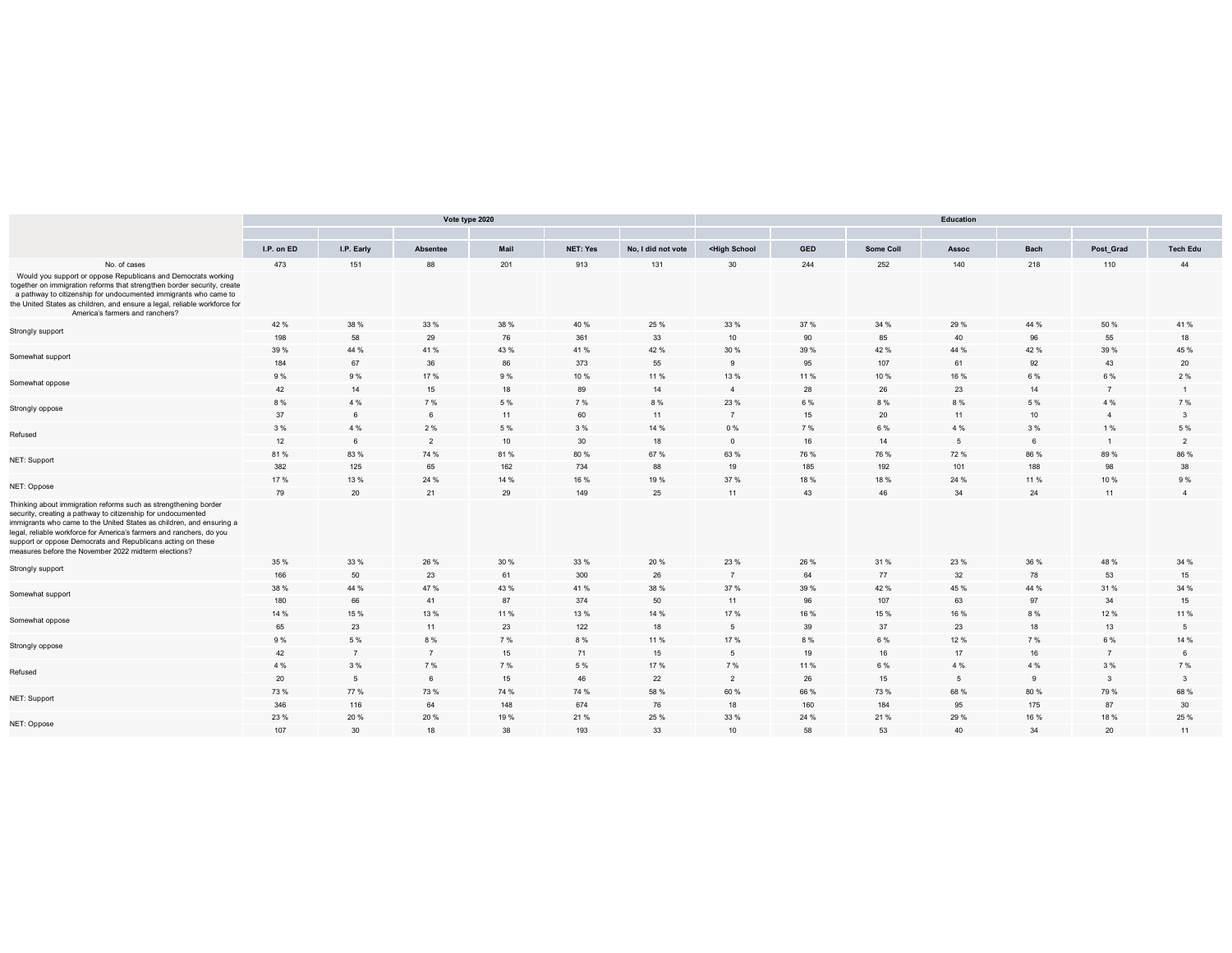|                                                                                                                                                                                                                                                                                                                                                                                                        | Occupation   |         |                        |                |                         |                |            |           |          | Income                  |                 |                | Union | LGBTQ+ |               |  |
|--------------------------------------------------------------------------------------------------------------------------------------------------------------------------------------------------------------------------------------------------------------------------------------------------------------------------------------------------------------------------------------------------------|--------------|---------|------------------------|----------------|-------------------------|----------------|------------|-----------|----------|-------------------------|-----------------|----------------|-------|--------|---------------|--|
|                                                                                                                                                                                                                                                                                                                                                                                                        | Government   | Private | <b>Small Bus owner</b> | <b>Student</b> | Homemake                | Retired        | Unemployed | Below 40k | 40 - 79k | 80 - 125k               | Above 125k      | Yes            | No    | Yes    | $\mathsf{No}$ |  |
| No. of cases                                                                                                                                                                                                                                                                                                                                                                                           | 98           | 299     | 64                     | 47             | 63                      | 274            | 127        | 444       | 316      | 142                     | 104             | 119            | 900   | 116    | 899           |  |
| Would you support or oppose Republicans and Democrats working<br>together on immigration reforms that strengthen border security, create<br>a pathway to citizenship for undocumented immigrants who came to<br>the United States as children, and ensure a legal, reliable workforce for<br>America's farmers and ranchers?                                                                           |              |         |                        |                |                         |                |            |           |          |                         |                 |                |       |        |               |  |
| Strongly support                                                                                                                                                                                                                                                                                                                                                                                       | 47 %         | 35 %    | 38 %                   | 28 %           | 33 %                    | 43 %           | 35 %       | 35 %      | 35 %     | 42 %                    | 52 %            | 50 %           | 36 %  | 45 %   | 37 %          |  |
|                                                                                                                                                                                                                                                                                                                                                                                                        | 46           | 106     | 24                     | 13             | 21                      | 117            | 45         | 157       | 111      | 59                      | 54              | 60             | 328   | 52     | 331           |  |
| Somewhat support                                                                                                                                                                                                                                                                                                                                                                                       | 38 %         | 42 %    | 42 %                   | 51 %           | 51 %                    | 41 %           | 34 %       | 40 %      | 47 %     | 38 %                    | 36 %            | 35 %           | 42 %  | 34 %   | 42 %          |  |
|                                                                                                                                                                                                                                                                                                                                                                                                        | 37           | 125     | 27                     | 24             | 32                      | 112            | 43         | 176       | 148      | 54                      | 37              | 42             | 380   | 40     | 380           |  |
| Somewhat oppose                                                                                                                                                                                                                                                                                                                                                                                        | 8%           | 10 %    | 6 %                    | 11 %           | 6 %                     | 8%             | 16 %       | 12 %      | 8 %      | 11 %                    | 6 %             | 8%             | 10 %  | 9%     | 10 %          |  |
|                                                                                                                                                                                                                                                                                                                                                                                                        |              | 31      | $\overline{4}$         | $\sqrt{5}$     | $\overline{4}$          | 21             | 20         | 54        | 25       | 16                      | $6\overline{6}$ | 10             | 90    | 11     | 90            |  |
|                                                                                                                                                                                                                                                                                                                                                                                                        | 4 %          | 8%      | 9 %                    | 2%             | 5 %                     | 7 %            | 6 %        | 8%        | 6 %      | 7 %                     | 6 %             | 3 %            | 7 %   | 8%     | 7 %           |  |
| Strongly oppose                                                                                                                                                                                                                                                                                                                                                                                        |              | 23      |                        |                | 3                       | 20             |            | 34        | 19       | 10                      | 6               | $\overline{4}$ | 63    |        | 61            |  |
| Refused                                                                                                                                                                                                                                                                                                                                                                                                | 3 %          | 5 %     | 5 %                    | 9%             | 5%                      | 1%             | 9%         | 5 %       | 4 %      | 2 %                     | 1 %             | 3 %            | 4 %   | 3 %    | 4 %           |  |
|                                                                                                                                                                                                                                                                                                                                                                                                        | $\mathbf{3}$ | 14      | $\mathbf{3}$           | $\overline{4}$ | $\overline{\mathbf{3}}$ | $\overline{4}$ | 11         | 23        | 13       | $\overline{\mathbf{3}}$ | $\overline{1}$  | $\mathbf{3}$   | 39    |        | 37            |  |
|                                                                                                                                                                                                                                                                                                                                                                                                        | 85 %         | 77%     | 80%                    | 79 %           | 84 %                    | 84 %           | 69 %       | 75 %      | 82%      | 80 %                    | 88 %            | 86 %           | 79%   | 79 %   | 79 %          |  |
| NET: Support                                                                                                                                                                                                                                                                                                                                                                                           | 83           | 231     | 51                     | 37             | 53                      | 229            | 88         | 333       | 259      | 113                     | 91              | 102            | 708   | 92     | 711           |  |
|                                                                                                                                                                                                                                                                                                                                                                                                        | 12%          | 18 %    | 16 %                   | 13%            | 11 %                    | 15%            | 22 %       | 20%       | 14 %     | 18 %                    | 12%             | 12%            | 17 %  | 17 %   | 17 %          |  |
| NET: Oppose                                                                                                                                                                                                                                                                                                                                                                                            | 12           | 54      | 10                     |                | $\overline{7}$          | 41             | 28         | 88        | 44       | 26                      | 12              | 14             | 153   | 20     | 151           |  |
| Thinking about immigration reforms such as strengthening border<br>security, creating a pathway to citizenship for undocumented<br>immigrants who came to the United States as children, and ensuring a<br>legal, reliable workforce for America's farmers and ranchers, do you<br>support or oppose Democrats and Republicans acting on these<br>measures before the November 2022 midterm elections? |              |         |                        |                |                         |                |            |           |          |                         |                 |                |       |        |               |  |
| Strongly support                                                                                                                                                                                                                                                                                                                                                                                       | 41 %         | 29 %    | 22 %                   | 30 %           | 24 %                    | 37 %           | 24 %       | 30 %      | 28 %     | 33 %                    | 43 %            | 48 %           | 30 %  | 40 %   | 30 %          |  |
|                                                                                                                                                                                                                                                                                                                                                                                                        | 40           | 88      | 14                     | 14             | 15                      | 102            | 31         | 134       | 90       | 47                      | 45              | 57             | 266   | 46     | 271           |  |
| Somewhat support                                                                                                                                                                                                                                                                                                                                                                                       | 36 %         | 42 %    | 45 %                   | 47%            | 46 %                    | 38 %           | 44 %       | 41 %      | 41 %     | 43 %                    | 39 %            | 34 %           | 42 %  | 36 %   | 42 %          |  |
|                                                                                                                                                                                                                                                                                                                                                                                                        | 35           | 126     | 29                     | 22             | 29                      | 104            | 56         | 183       | 128      | 61                      | 41              | 41             | 376   | 42     | 376           |  |
| Somewhat oppose                                                                                                                                                                                                                                                                                                                                                                                        | 11 %         | 14 %    | 13 %                   | 11 %           | 14 %                    | 13 %           | 15 %       | 14 %      | 16 %     | 10%                     | 10%             | 10%            | 14 %  | 10 %   | 14 %          |  |
|                                                                                                                                                                                                                                                                                                                                                                                                        | 11           | 42      | 8                      | -5             | $\mathbf{q}$            | 35             | 19         | 62        | 49       | 14                      | 10              | 12             | 124   | 12     | 124           |  |
| Strongly oppose                                                                                                                                                                                                                                                                                                                                                                                        | 7 %          | 8%      | 14 %                   | 9%             | 6 %                     | 10%            | 6 %        | 7 %       | 9%       | 11 %                    | 8 %             | 3 %            | 9%    | 6 %    | 8%            |  |
|                                                                                                                                                                                                                                                                                                                                                                                                        |              | 25      | $\alpha$               | $\overline{4}$ | $\overline{4}$          | 28             |            | 29        | 29       | 16                      | $\mathbf{a}$    | $\overline{4}$ | 78    |        | 76            |  |
| Refused                                                                                                                                                                                                                                                                                                                                                                                                | 5 %          | 6%      | 6 %                    | 4 %            | 10 %                    | 2%             | 10 %       | 8%        | 6%       | 3 %                     | $0\%$           | 4 %            | 6%    | 8%     | 6 %           |  |
|                                                                                                                                                                                                                                                                                                                                                                                                        |              | 18      | $\overline{4}$         | $\overline{2}$ | 6                       | 5              | 13         | 36        | $20\,$   | $\overline{4}$          | $\mathbf 0$     | 5              | 56    |        | 52            |  |
| NET: Support                                                                                                                                                                                                                                                                                                                                                                                           | 77%          | 72 %    | 67%                    | 77%            | 70 %                    | 75 %           | 69 %       | 71 %      | 69 %     | 76 %                    | 83%             | 82%            | 71%   | 76 %   | 72 %          |  |
|                                                                                                                                                                                                                                                                                                                                                                                                        | 75           | 214     | 43                     | 36             | 44                      | 206            | 87         | 317       | 218      | 108                     | 86              | 98             | 642   | 88     | 647           |  |
| NET: Oppose                                                                                                                                                                                                                                                                                                                                                                                            | 18%          | 22 %    | 27 %                   | 19%            | 21 %                    | 23 %           | 21 %       | 20%       | 25 %     | 21 %                    | 17%             | 13 %           | 22 %  | 16 %   | 22 %          |  |
|                                                                                                                                                                                                                                                                                                                                                                                                        | 18           | 67      | 17                     | $\alpha$       | 13                      | 63             | 27         | 91        | 78       | 30                      | 18              | 16             | 202   | 19     | 200           |  |
|                                                                                                                                                                                                                                                                                                                                                                                                        |              |         |                        |                |                         |                |            |           |          |                         |                 |                |       |        |               |  |